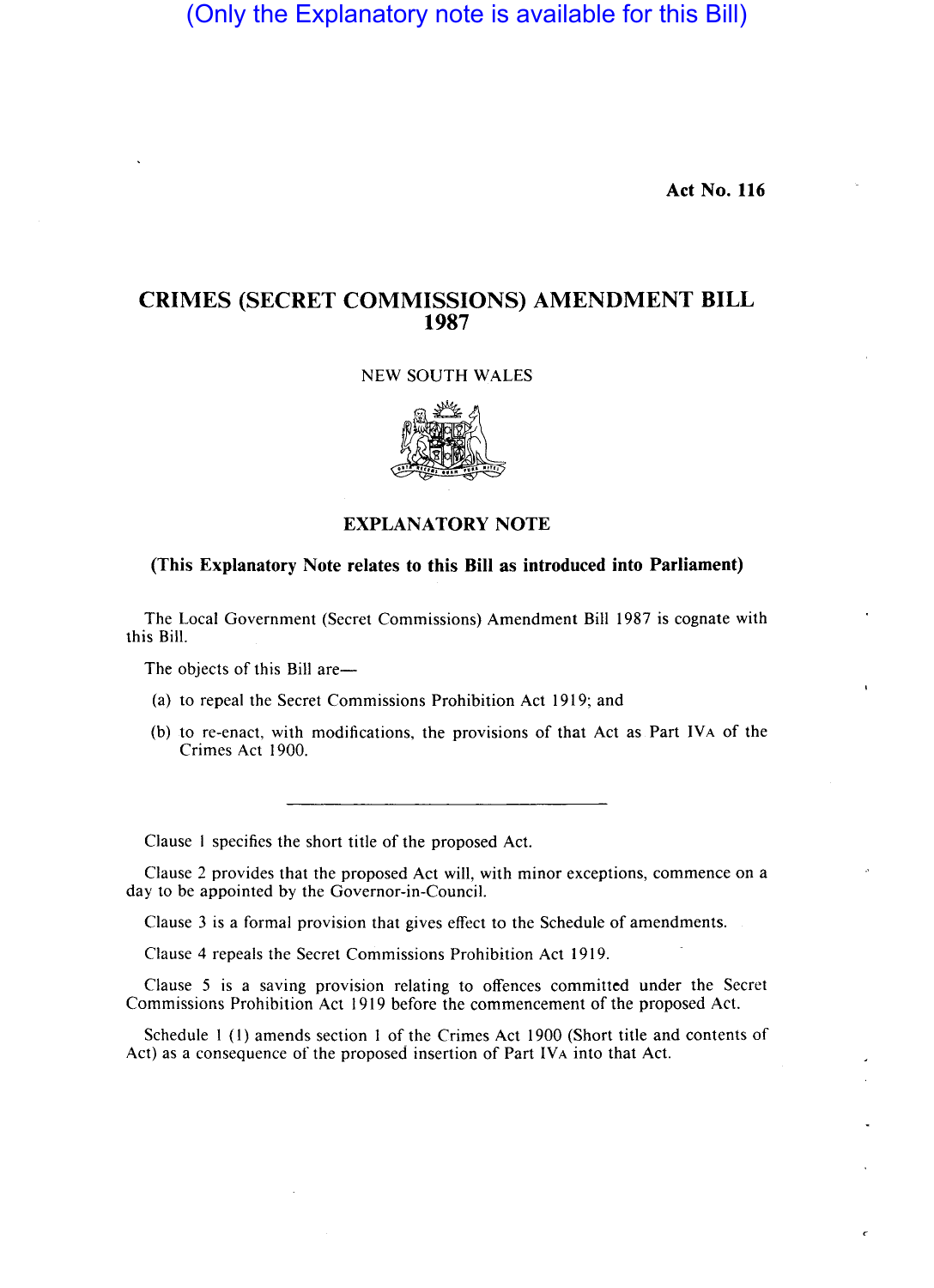Schedule 1 (2) inserts into the Crimes Act 1900 proposed Part IVA (Corruptly receiving commissions and other corrupt practices) which contains the following proposed sections:

- Section 249A (Interpretation) which defines the words "agent" and "benefit" for the purposes of the proposed new Part. Corporations and unincorporated associations may be either agents or principals within the meaning of the proposed new Part.
- Section 2498 (Corrupt commissions or rewards) which restates the offence of an agent's corruptly receiving or soliciting, or of corruptly giving to an agent, a commission or reward for the doing of or failure to do things relating to the affairs or business of the agent's principal. The maximum penalty will be imprisonment for 7 years.
- Section 249c (Misleading documents or statements used or made by agents) which restates the offence of an agent's receiving or using false or misleading documents with intent to defraud the agent's principal. The proposed section also makes it an offence for an agent to make a false or misleading statement to the agent's principal with intent to defraud the principal. The maximum penalty for the offences will be imprisonment for 7 years.
- Section 249D (Corrupt inducements for advice) which restates the offence of corruptly giving, receiving, offering or soliciting inducements in connection with the giving of advice, where the advice is intended or likely to influence a person to enter into a contract with another person or to promote the appointment of another person to any office. The maximum penalty will be imprisonment for 7 years.
- Section 249E (Corrupt benefits for trustees and others) which restates the offence of a person's offering or giving a benefit to a trustee, or a trustee's receiving or soliciting a benefit, where the benefit is an inducement or reward for the appointment of anyone to the trustee's position instead of the trustee. The offence is extended to the offering or giving of a benefit to certain other persons having control over the property of others and the receiving of a benefit by any such person. The maximum penalty will be imprisonment for 7 years. The proposed section also requires the consent of the Attorney General before proceedings can be brought for an offence under the section.
- Section 249F (Aiding, abetting etc.) which provides that a person who, in New South Wales, aids, abets, counsels or procures the commission in New South Wales of an offence under the new Part, or the commission in a place outside New South Wales of an offence punishable under the corresponding provisions of a law of that place, is guilty of an offence. The maximum penalty will be imprisonment for 7 years.
- Section 249G (Repayment of value of gift etc.) which provides that, in addition to imposing a penalty on a person convicted of an offence under the new Part, the court may order the person to pay the amount or value of any relevant benefit as the court directs.
- Section 249H (Disqualification for office) which states that a person convicted of an offence under the new Part is disqualified for a civic office (within the meaning of the Local Government Act 1919) for 7 years or for any lesser period the court orders.
- Section 2491 (Dismissal of trivial case) which provides for the dismissal of a case if the alleged offence appears to the court to be trivial or purely technical.